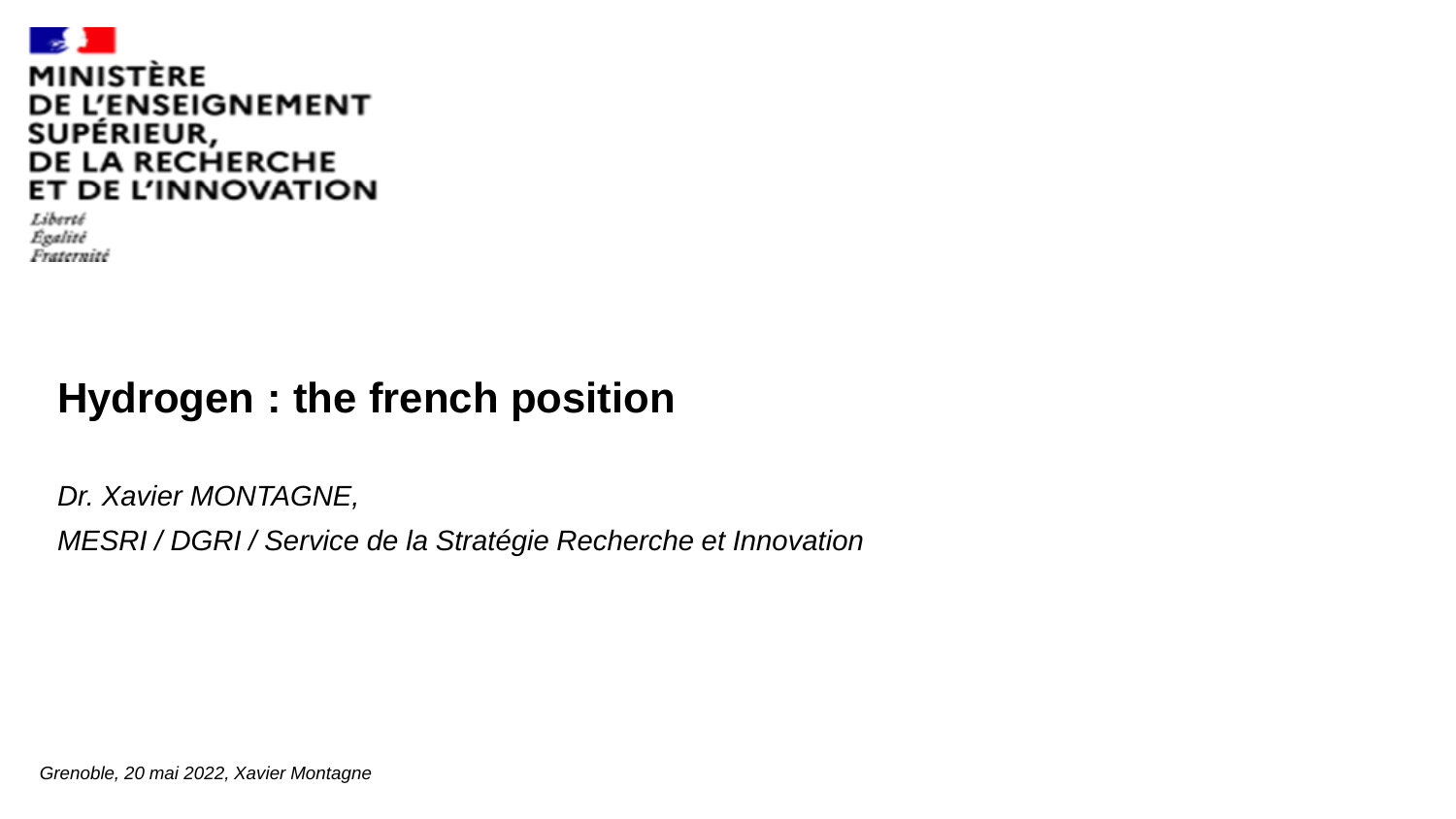launch of the national acceleration strategy

**MINISIEKE** DE L'ENSEIGNEMENT SUPÉRIEUR, **DE LA RECHERCHE** ET DE L'INNOVATION

# **Hydrogen in France**

### **A dynamic position since 2018**

- **2018 : the Hulot plan**
- **2020 : the launch of the**

**National Acceleration Hydrogen Strategy**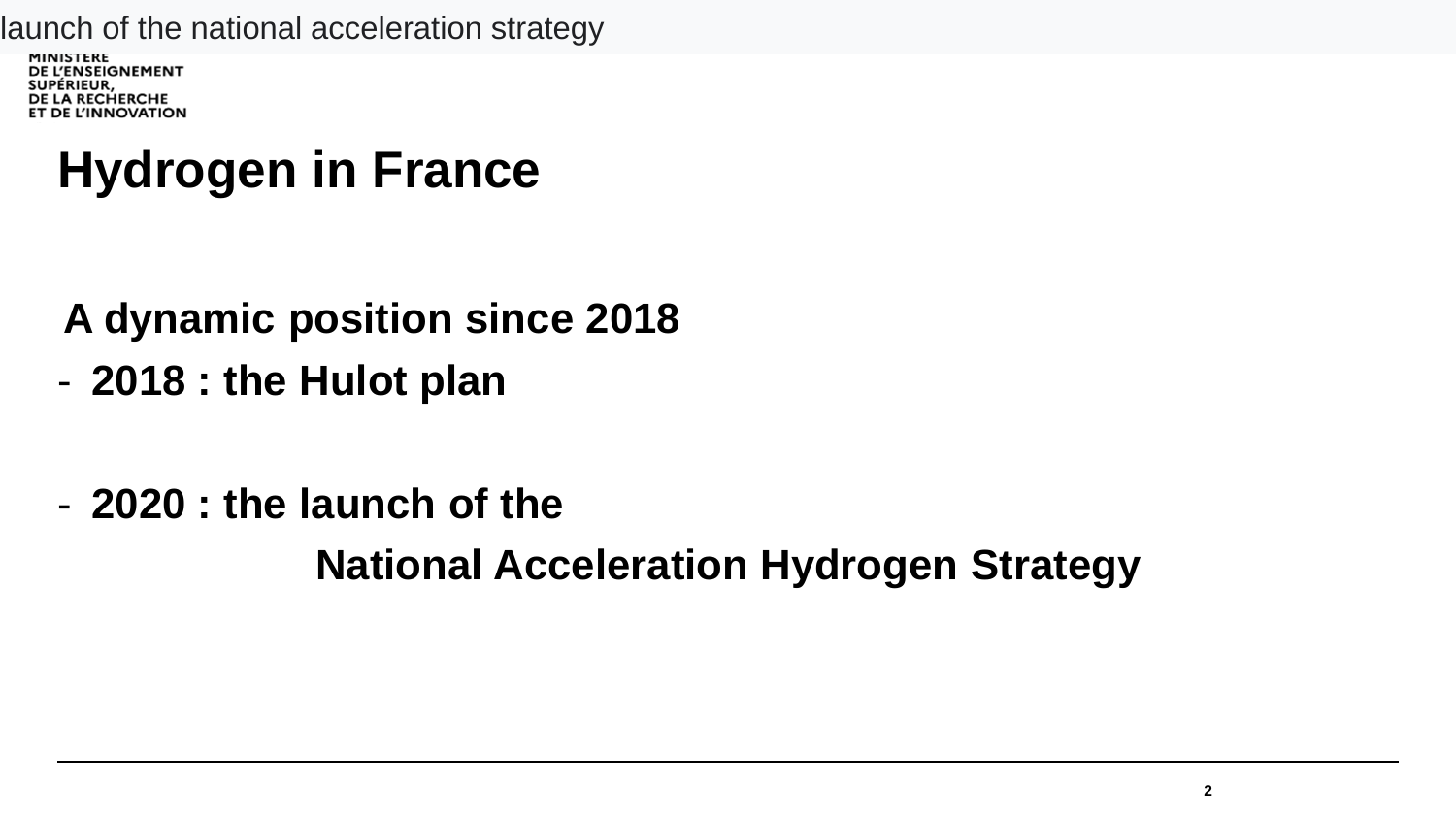#### **EREGNEMENT The French National Hydrogen Strategy (2020-2030)** ECHERCHE **UOITAVONI**

**Hydrogen: an important vector for achieving carbon neutrality in 2050** 

- **Through the decarbonization of heavy mobility and industry**
- **By creating a sovereign carbon-free hydrogen sector in France**
- **By deploying a production capacity for electrolysis of 6.5 GW by 2030**
- **By deploying and supporting uses in industry (cement, steel, chemistry, etc.) and in the field of heavy mobility (planes, boats, trains, coaches, buses, household waste dumpsters, etc.)**
- **By supporting an important R&D activities**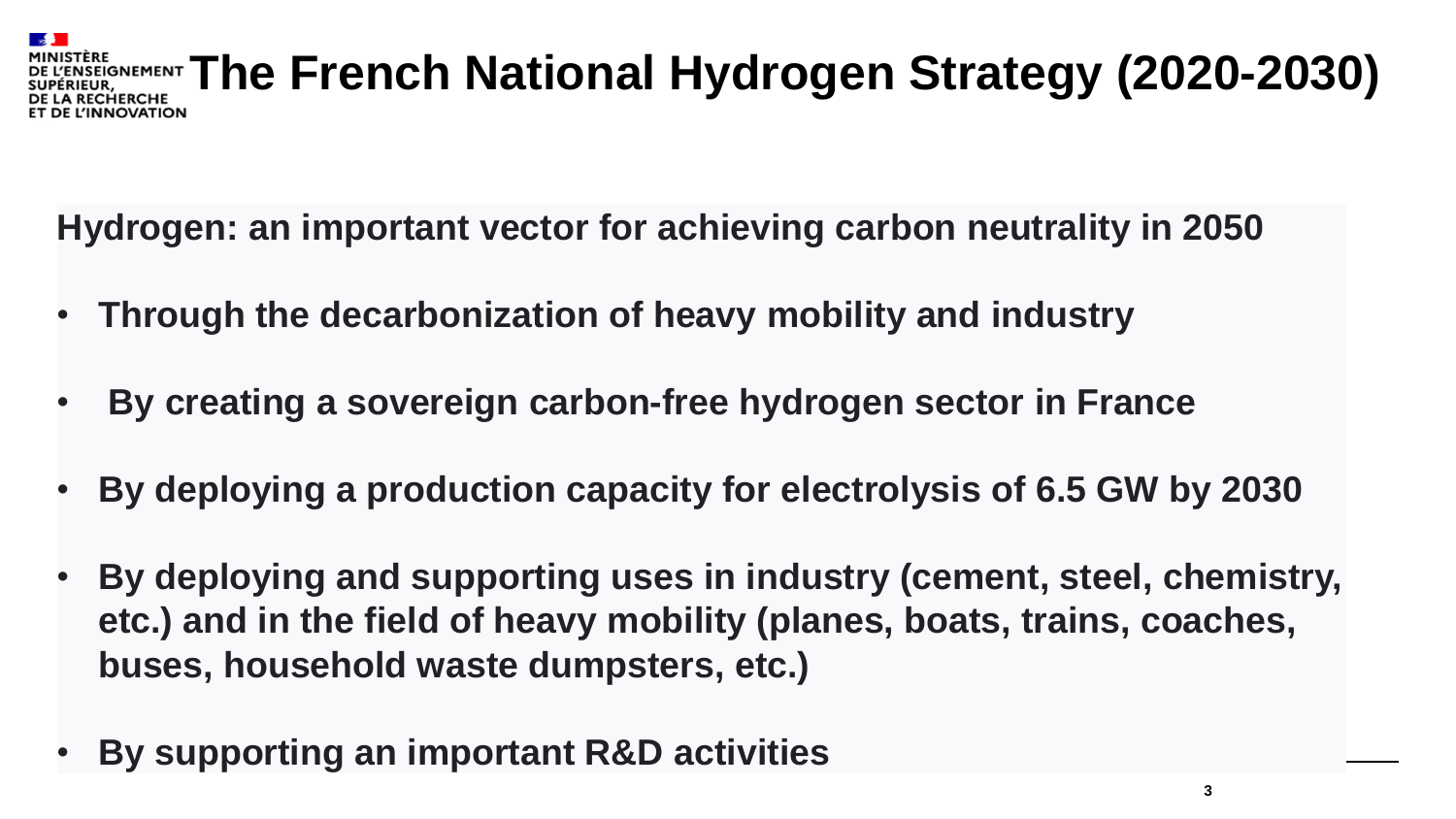#### WERENENENT **The French National Hydrogen Strategy (2020-2030) RECHERCHE** NNOVATION

• **By supporting an important R&D activities**

- **Call for projects for the development of technological bricks**
- **Call for projects for deployment in territories**
- **Call for projects in the european scope : IPCEI to reach industrialisation**
- **And for TRL 1- 4 : implementation of « Priority Research Program and Equipment » (PEPR)**

**established and coodinated by the CNRS and the CEA, 80 M€**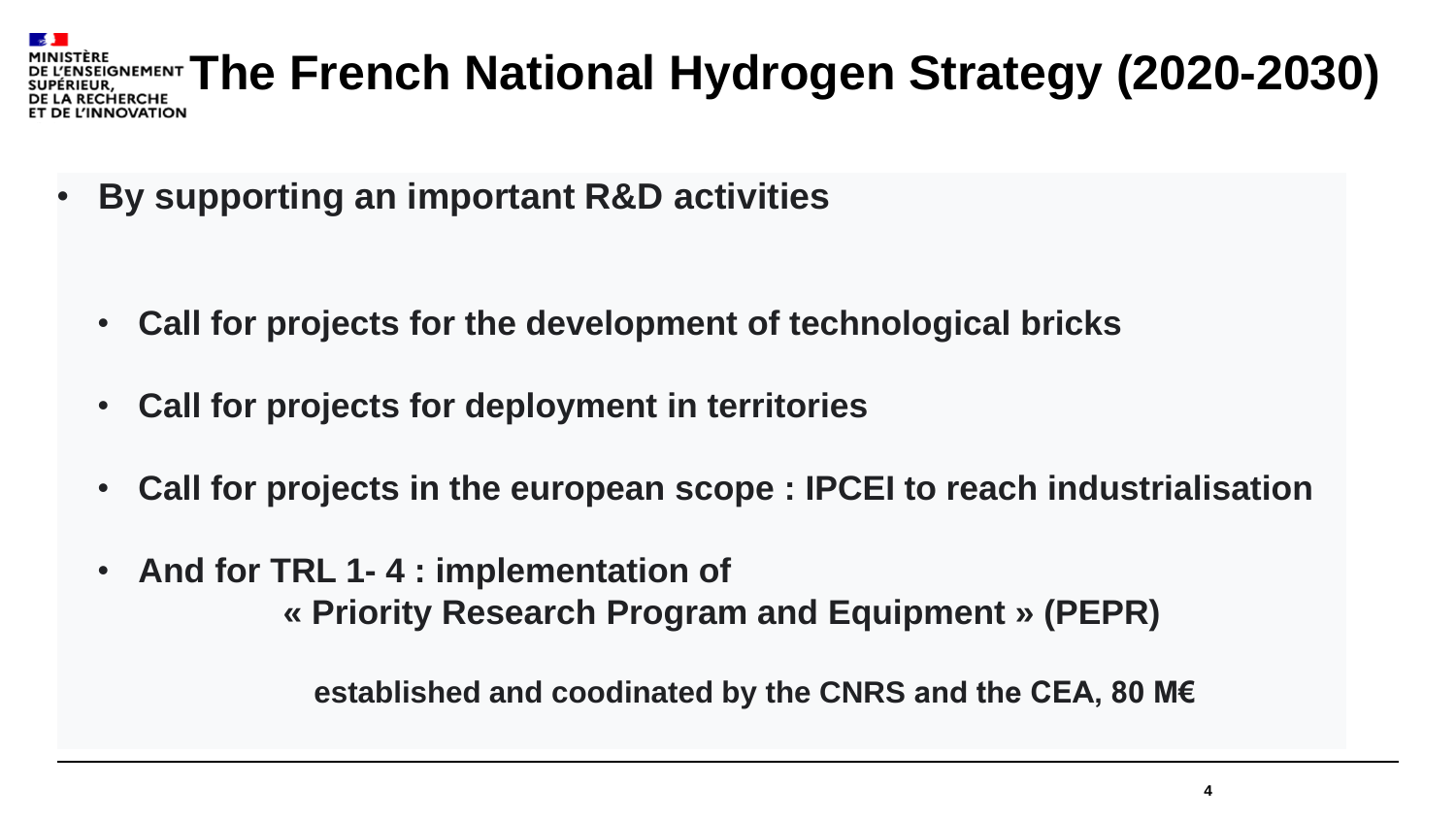**ENSEIGNEMENT** SUPÉRIEUR, DE LA RECHERCHE **DE L'INNOVATION** 

### **Structuration of the PEPR**